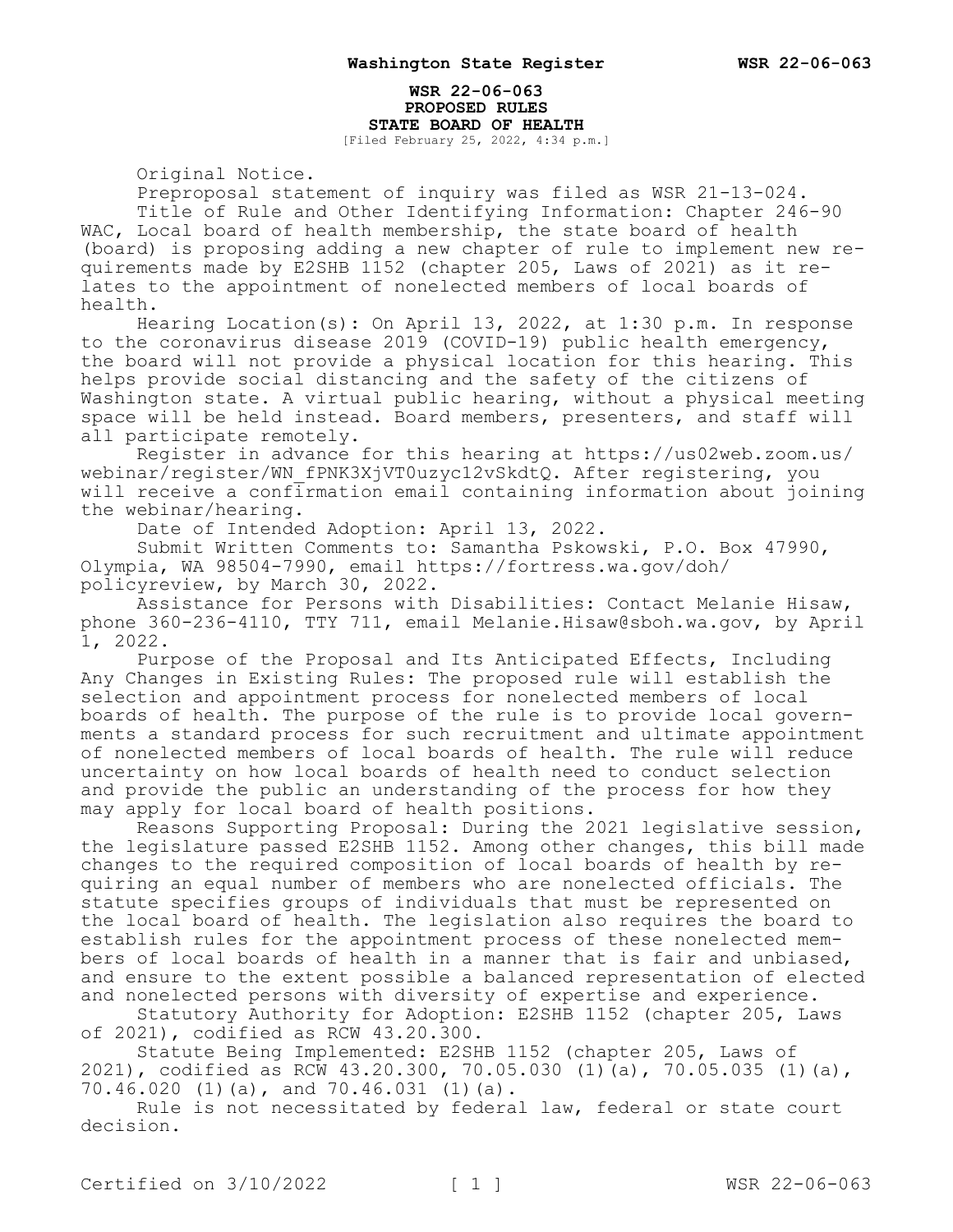Name of Proponent: Washington state board of health, governmental.

Name of Agency Personnel Responsible for Drafting, Implementation, and Enforcement: Samantha Pskowski, 101 Israel Road S.E., Tumwater, WA 98504-7990, 360-789-2358.

A school district fiscal impact statement is not required under RCW 28A.305.135.

A cost-benefit analysis is not required under RCW 34.05.328. The proposed rules are exempt from completing a cost-benefit analysis under RCW 34.05.328 (5)(b)(ii) because they are only related to the internal operations of a governmental entity. The proposed rule sets the process and standards for the recruitment, selection, and appointment of nonelected members of local boards of health and is solely implemented by the governmental entity.

This rule proposal, or portions of the proposal, is exempt from requirements of the Regulatory Fairness Act because the proposal:

Is exempt under RCW 19.85.025(3) as the rules relate only to internal governmental operations that are not subject to violation by a nongovernment party.

> February 25, 2022 Michelle A. Davis Executive Director

**OTS-3624.1**

## **Chapter 246-90 WAC LOCAL BOARD OF HEALTH MEMBERSHIP**

### NEW SECTION

## **WAC 246-90-005 Purpose, scope, and applicability of chapter.**

(1) The purpose of this chapter is to establish requirements for the recruitment, selection and appointment process of nonelected members of local boards of health. The processes established in this chapter are intended to be fair, unbiased, and ensure to the extent practicable that the membership of local boards of health include a balanced representation of elected officials and nonelected people with a diversity of expertise and lived experience.

(2) The provisions of this chapter apply to the following:

(a) A county without a home rule charter in which the jurisdiction of the local board of health is coextensive with the boundaries of the county as established in RCW 70.05.030;

(b) A county with a home rule charter in which the jurisdiction of the local board of health is coextensive with the boundaries of the county as established in RCW 70.05.035;

(c) A health district consisting of two or more counties in which the jurisdiction of the local board of health is coextensive with the combined boundaries of the counties as established in RCW 70.46.020; and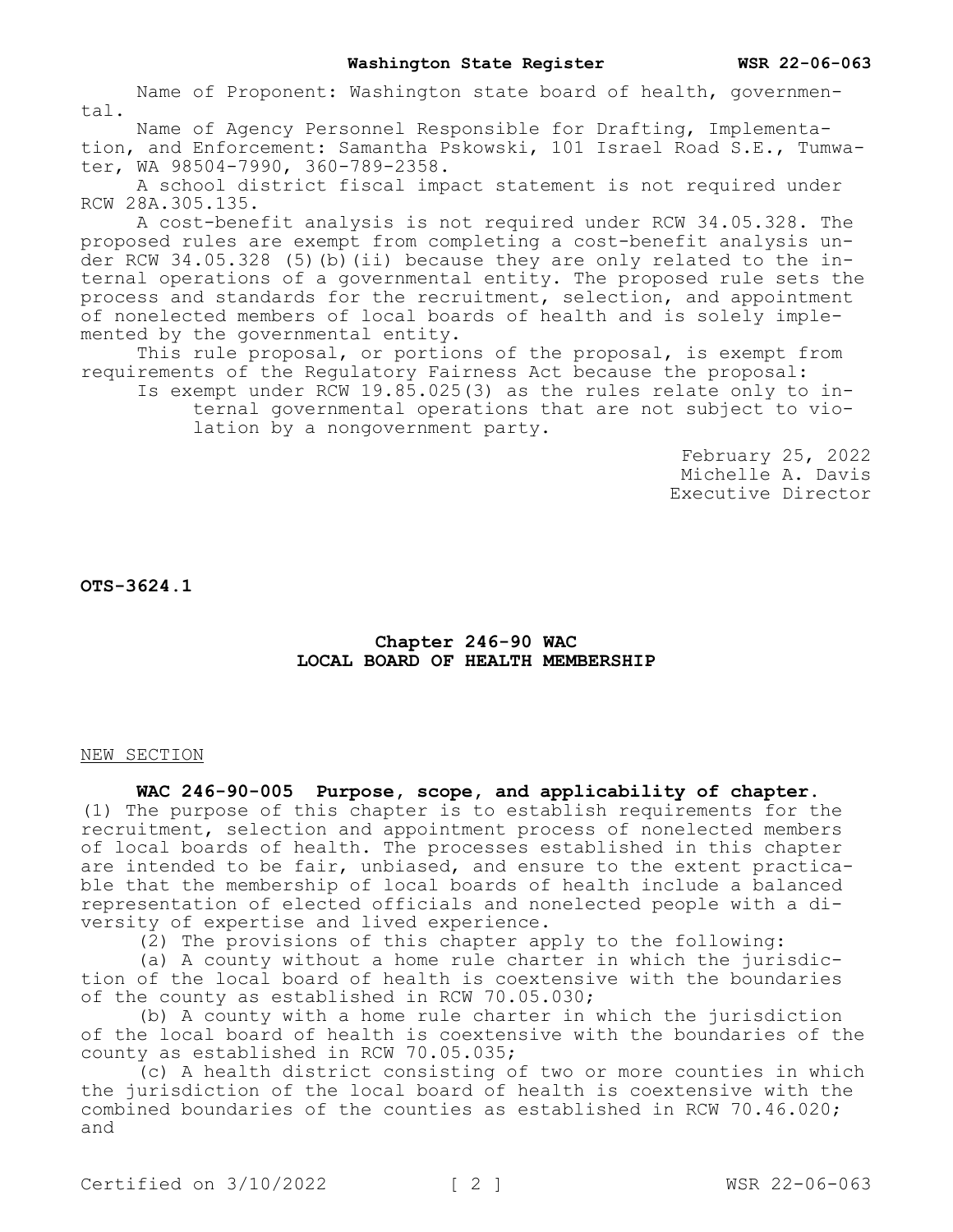(d) A health district consisting of one county in which the jurisdiction of the board of health is coextensive with the boundary of the county as established in RCW 70.46.031.

(3) The provisions of this chapter apply only to the recruitment, selection and appointment of persons who are not elected officials who are identified in RCW 70.05.030 (1)(a), 70.05.035 (1)(a), 70.46.020 (1)(a), and 70.46.031 (1)(a).

 $[$ 

### NEW SECTION

**WAC 246-90-010 Definitions.** The following definitions apply throughout this chapter unless the context clearly requires otherwise:

(1) "Board" means the Washington state board of health.

(2) "Consumers of public health" means the category of persons consisting of county or health district residents who have self-identified as having faced significant health inequities or as having lived experiences with public health-related programs.

(3) "Elected official" means any person elected at a general or special election to public office representing a city or county, and any person appointed to fill a vacancy in any such office.

(4) "Health agency" means a private or public business or organization that renders or connects persons to health services, insurance, or other benefits.

(5) "Health facility" means a facility, clinic, or other setting licensed under Title 18, 70, or 71 RCW in which behavioral or medical diagnosis, care, treatment, or services are provided.

(6) "Local board of health" means the county or district board of health as established under chapter 70.05 RCW.

(7) "Local health jurisdiction" or "LHJ" means a county health department under chapter 70.05 RCW or health district under chapter 70.46 RCW.

(8) "Nonelected member" or "nonelected position" means a person appointed to a local board of health who is not an elected official, and represents:

(a) Public health, health care facilities, and providers;

(b) Consumers of public health; or

(c) Other community stakeholders.

(9) "Other community stakeholders" means the category of persons representing the following types of organizations located in the county or health district:

(a) Community-based organizations or nonprofits that work with populations experiencing health inequities in the county;

(b) Active, reserve, or retired armed services members;

(c) The business community; or

(d) The environmental public health regulated community.

(10) "Public health, health care facilities, and providers" means the category of persons practicing or employed in the county or health district who are:

(a) Medical ethicists;

- (b) Epidemiologists;
- (c) Experienced in environmental public health;

(d) Community health workers;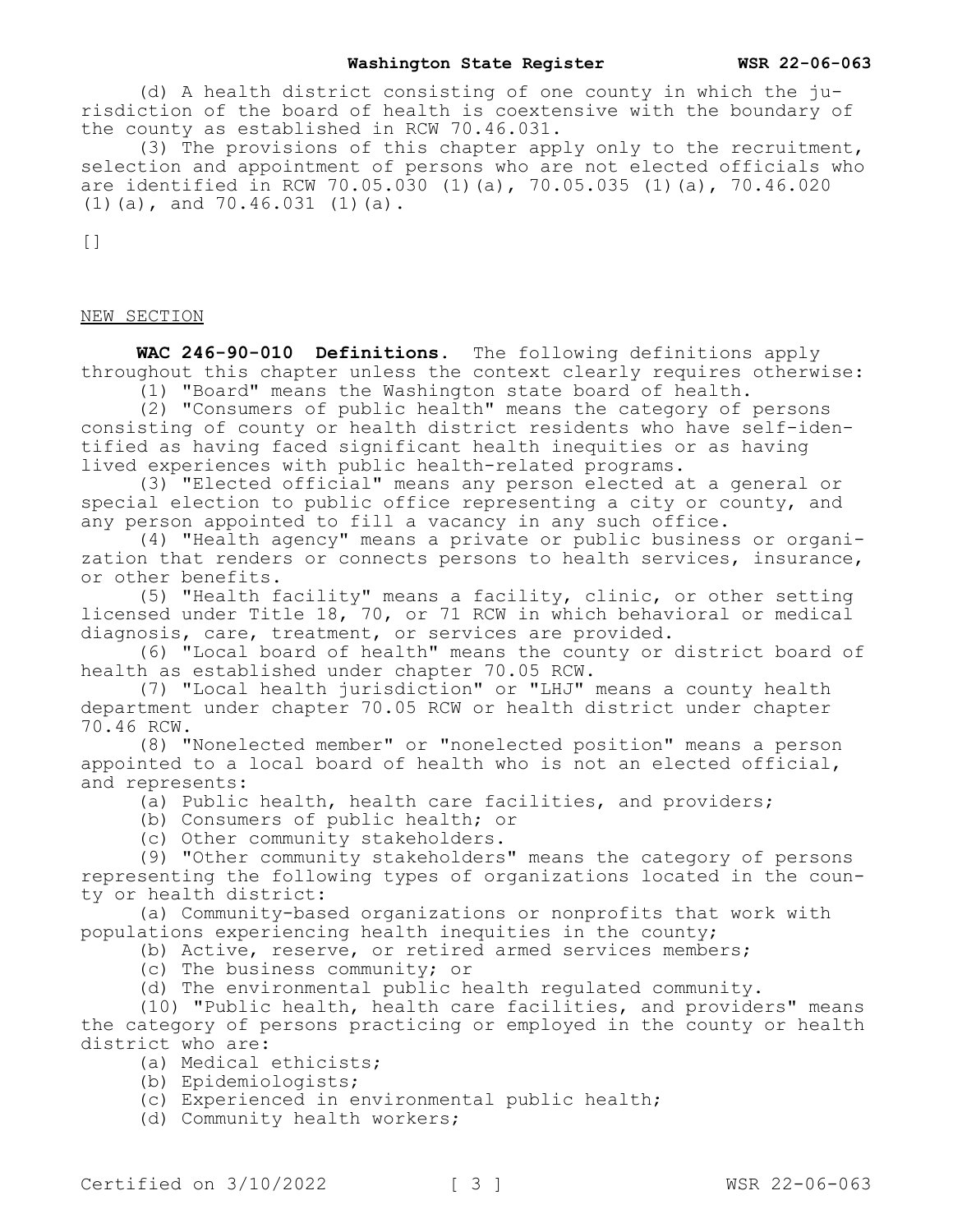(e) Holders of master's degrees or higher in public health or another field with an emphasis or concentration in health care, public health, or health policy;

(f) Employees of a hospital located in the county; or

(g) Any of the following providers holding an active or retired license in good standing under Title 18 RCW:

- (i) Physicians or osteopathic physicians;
- (ii) Advanced registered nurse practitioners;
- (iii) Physician assistants;
- (iv) Registered nurses;
- (v) Dentists;
- (vi) Naturopaths; or
- (vii) Pharmacists.

```
\lceil]
```
# NEW SECTION

**WAC 246-90-015 Local boards of health—Nonelected members.** (1) The number of nonelected members, as defined in WAC 246-90-010, on a local board of health, including any tribal representatives as described in subsection (2) of this section, must equal the number of elected officials on a local board of health. Elected members of the local board of health may not constitute a majority.

(2) If a federally recognized Indian tribe holds reservation, trust lands, or has usual and accustomed areas within the county or health district, or if a 501 (c)(3) organization registered in Washington that serves American Indian and Alaska Native people and provides services within the county or health district, the local board of health must include a tribal representative selected by the American Indian health commission according to the selection process prescribed by the commission. A tribal representative as described in this subsection may serve in any of the three nonelected member categories as defined in this chapter if the representative meets the requirements of the category.

(3) Any changes to local board of health composition must meet the requirements of this chapter.

(4) If a board of county commissioners or a county legislative authority chooses to adopt a resolution or ordinance or otherwise act to change the size or composition of the local board of health, the resolution, ordinance, or other document used must:

(a) Include provisions, which are comparable to those of elected members, for the appointment, term, including initial term, and, if applicable, compensation or reimbursement of expenses for nonelected members as defined in this chapter;

(b) Ensure elected officials do not constitute a majority of the total membership of the local board of health;

(c) Ensure recruitment, selection, and appointment of nonelected members of the local board of health conform with the requirements of this chapter;

(d) Identify nonelected members as voting members of the local board of health except as it pertains to any decision related to the setting or modification of permit, licensing, and application fees; and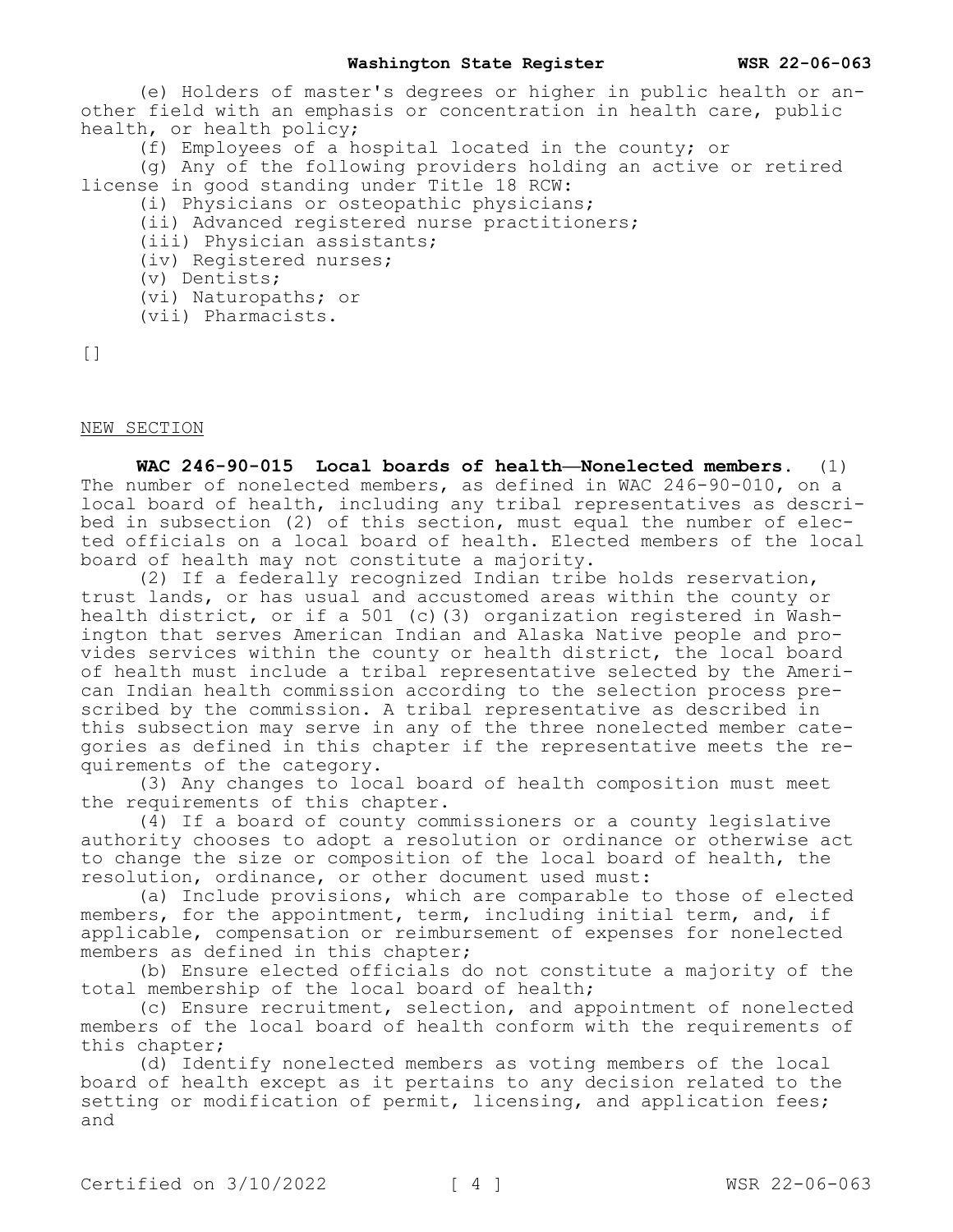#### **Washington State Register WSR 22-06-063**

(e) Identify the process for how a local board of health will refer successful applicants to the board of county commissioners for approval and appointment. If a county does not have a board of county commissioners, the local board of health will refer successful applicants to the county legislative authority for consideration for approval and appointment.

 $[$ 

#### NEW SECTION

**WAC 246-90-020 Local boards of health—Nonelected members—Recruitment.** (1) A local board of health must actively recruit applicants for nonelected member positions of the local board of health in a manner that solicits a broad pool of applicants that represent a diversity of expertise and lived experience.

(2) A local board of health must:

(a) Provide reasonable advance notice for applicants to apply for vacancies for positions representing nonelected members on a local board of health;

(b) Post vacancy announcements in public places, including the newspaper of record, in the county or district;

(c) Make available vacancy announcements in any language upon request;

(d) Post vacancy announcements in all geographic regions represented by the local board of health;

(e) Work with local community organizations to distribute vacancy notices; and

(f) Comply with applicable provisions of the Americans with Disabilities Act, Public Law Number 101-336 and chapter 49.60 RCW.

(3) A local board of health may:

(a) Require nonelected members serving in the other community stakeholder or public health, health care facilities, and providers positions on the local board of health to reside within the county or local board of health's jurisdictional boundaries; and

(b) Work with local community organizations to identify potential applicants for nonelected positions.

(4) A local board of health may not require an applicant to provide their political affiliation or voting history.

(5) A local board of health may require an applicant to designate the specific category or categories they are applying for as identified in WAC 246-90-025(1) in their application materials. A local board of health may consider applicants for any position for which they are qualified.

(6) All applicants for nonelected positions shall be interviewed in a panel format by the local board of health subject to the following:

(a) All applicants shall be asked a standard set of questions;

(b) Follow up questions may be asked if necessary to understand the applicant's response to a standard question; and

(c) In the event of a substantial number of applicants, the local board of health may elect to interview a smaller number of applicants as long as the applicants interviewed include a diversity of expertise and lived experience.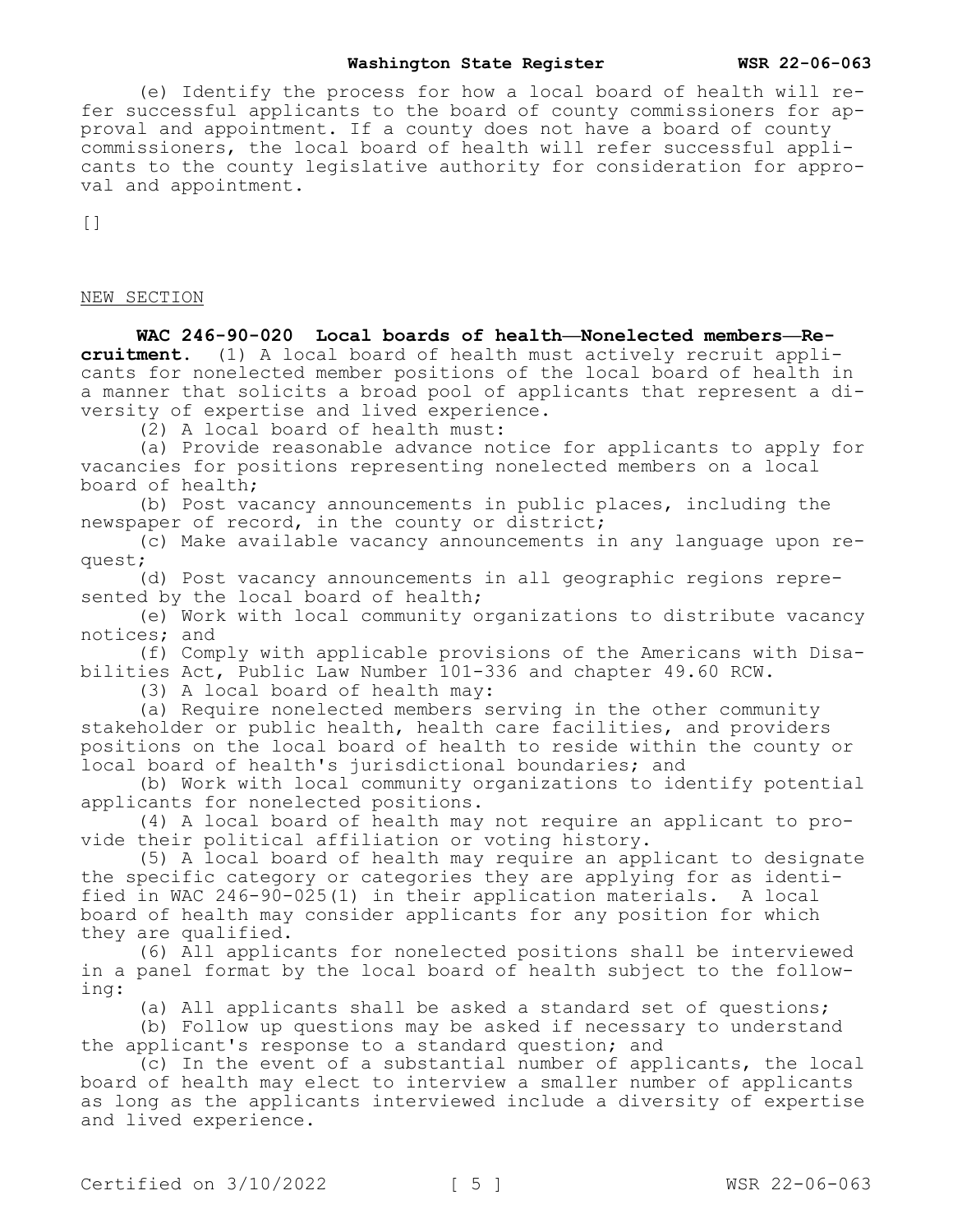(7) The recruitment process must be consistent with applicable provisions of chapter 42.30 RCW.

 $[$ 

NEW SECTION

**WAC 246-90-025 Local boards of health—Nonelected members—Selection.** (1) Nonelected members of a local board of health must be selected from the following categories:

(a) Public health, health care facilities, and providers;

(b) Consumers of public health; and

(c) Other community stakeholders.

(2) If the total number of nonelected members of a local board of health is evenly divisible by three, there must be an equal number of members selected from each of the three categories.

(3) There may be no more than one member selected from each category with the same background or position except under the following circumstances:

(a) If there are one or two nonelected members over the nearest multiple of three, those nonelected members may be selected from any of the three categories; and

(b) If, in a health district consisting of one county, there are two nonelected members over the nearest multiple of three, each member over the nearest multiple of three must be selected from a different category.

(4) A local board of health shall assess the following when considering applicants for selection to a local board of health:

(a) Service, current or past, on other local boards or commissions;

(b) Whether the applicant's background meets the qualifications of the applicant's selected category or categories as defined in WAC 246-095-010;

(c) Potential conflict of interest;

(d) The applicant's demonstrated commitment to public health;

(e) Whether the applicant represents a diversity of expertise and lived experience; and

(f) Whether the applicant represents the geographic diversity of the community.

(5) A local board of health shall also assess whether the applicant identifies with a historically underrepresented community when being considered as a nonelected member representing consumers of public health.

(6) Local board of health membership must include a balanced representation of elected officials and nonelected people with a diversity of expertise and lived experience.

(7) Persons with a fiduciary obligation to a health facility or other health agency, or a material financial interest in the rendering of health services, may not be selected as a nonelected member of a local board of health representing consumers of public health.

(8) Applicants must disclose any potential conflict of interest.

(9) If a local board of health demonstrates that it attempted to recruit members from all three categories under subsection (1) of this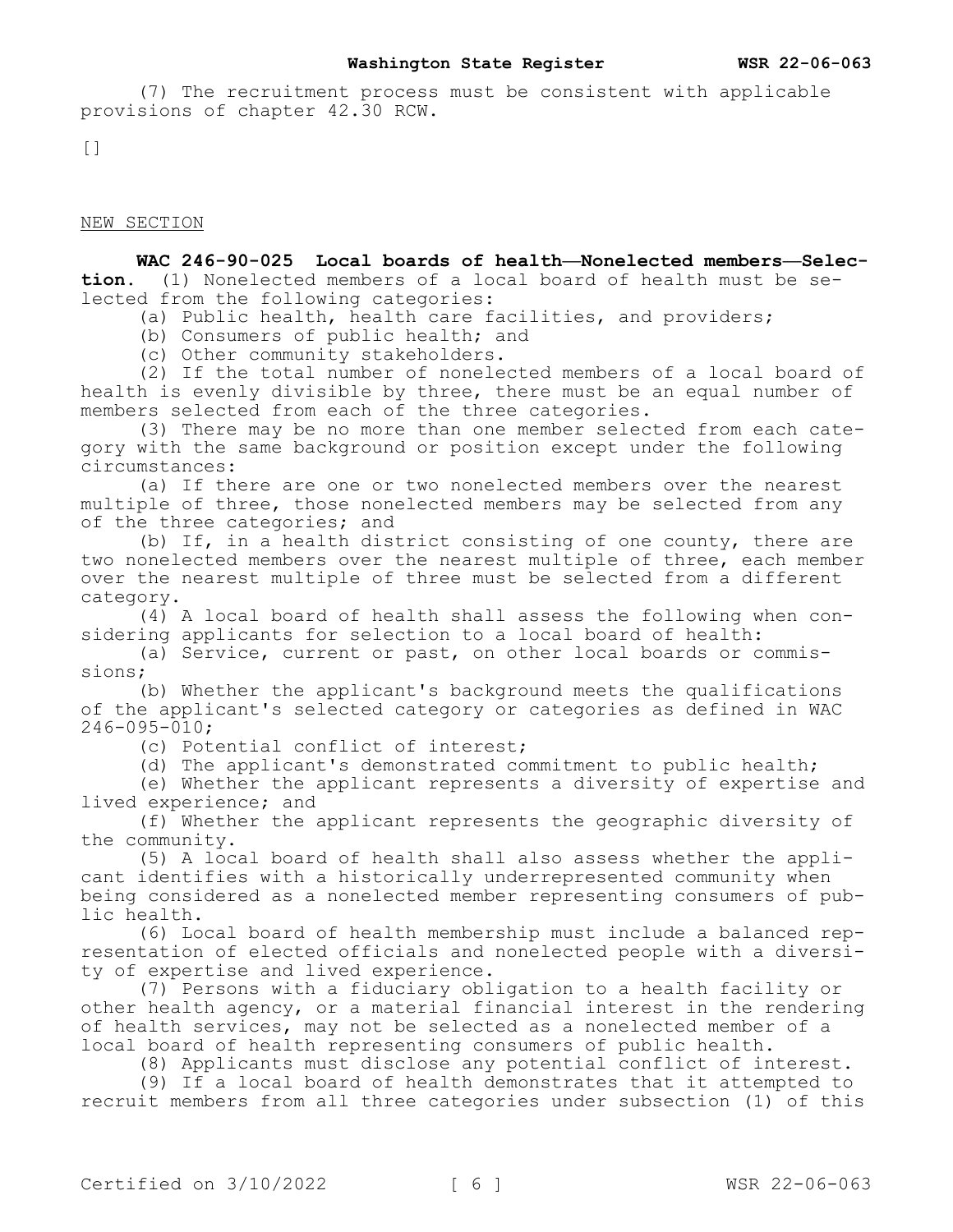section and was unable to do so, the local board of health may select members only from the other two categories.

(10) The selection process must be consistent with applicable provisions of chapter 42.30 RCW.

 $\lceil$ ]

NEW SECTION

**WAC 246-90-030 Local boards of health—Nonelected members—Appointment.** (1) Nonelected members of a local board of health shall be approved and appointed by a majority vote of the board of county commissioners. If a county does not have a board of county commissioners, then the nonelected members of a local board of health shall be approved and appointed by a majority vote of the county legislative authority.

(2) The appointment process must be consistent with applicable provisions of chapter 42.30 RCW.

[]

## NEW SECTION

**WAC 246-90-035 Local boards of health—Nonelected members—Exceptions.** In accordance with RCW 70.05.030, 70.05.035, 70.46.020, and 70.46.031, the following exceptions apply to this chapter:

(1) For counties with a home rule charter, counties without a home rule charter, health districts consisting of two or more counties, and health districts consisting of one county. A local board of health comprised solely of elected officials may retain its composition if the local health jurisdiction had a public health advisory committee or board with its own bylaws established on January 1, 2021. By January 1, 2022, the public health advisory committee or board must have met the requirements established in RCW 70.46.140 for community health advisory boards.

(2) For local boards of health made up of three counties east of the Cascade mountains:

(a) If a local board of health is comprised solely of elected officials, it may retain its current composition if the local health jurisdiction has a public health advisory committee or board that meets the requirements established in RCW 70.46.140 for community health advisory boards by July 1, 2022.

(b) If the local board of health does not establish the required community health advisory board by July 1, 2022, it must comply with the requirements of this chapter.

(3) For local boards of health established under RCW 70.46.031, "other community stakeholders" as defined in this chapter does not include active, reserve, or retired armed services members. Active, reserve, or retired armed services members are not precluded from representing other categories of nonelected members as defined in WAC 246-90-010.